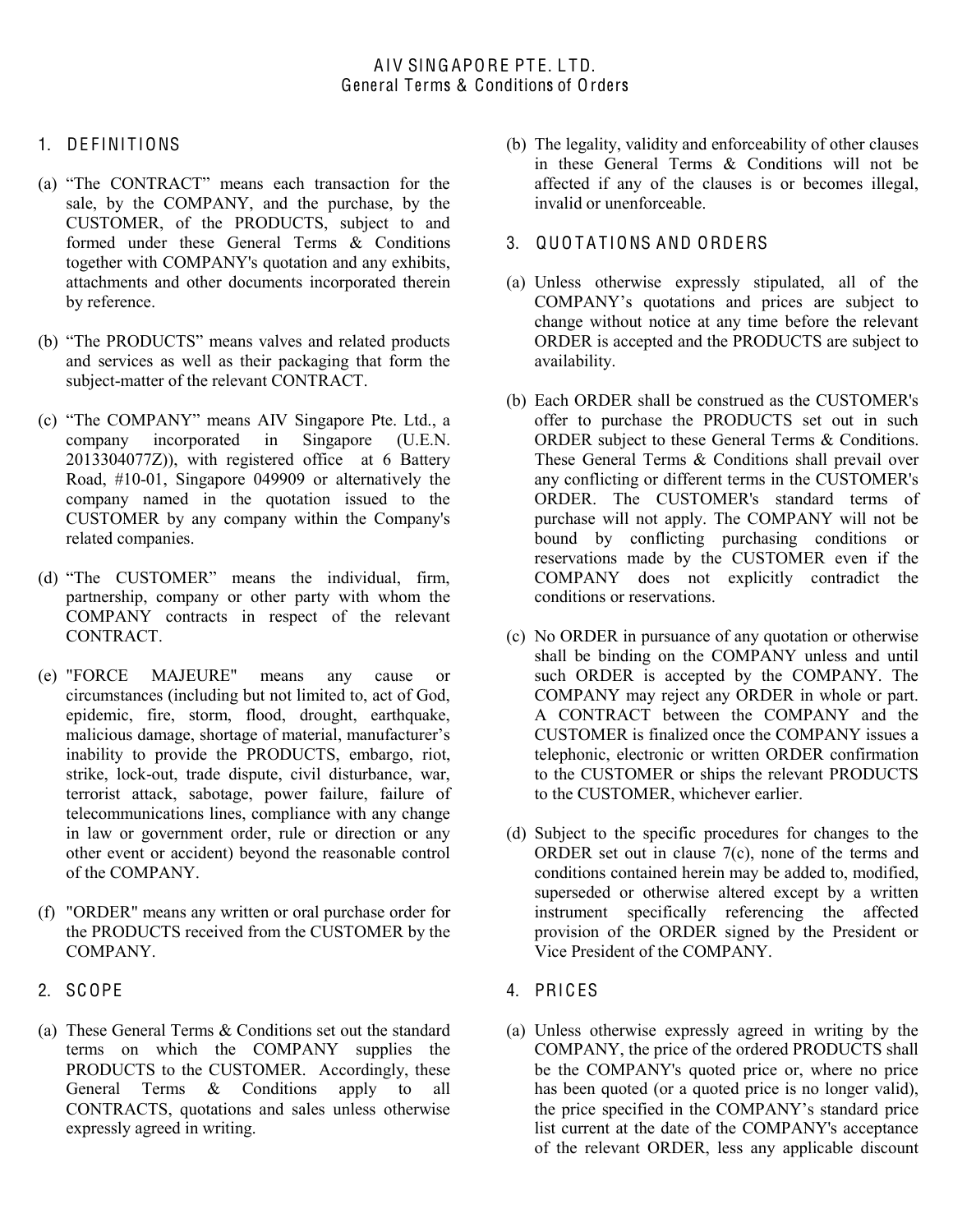that may be expressly agreed in writing by the COMPANY from time to time.

- (b) All prices shown are, unless otherwise expressly agreed, in Singapore Dollars (SGD) and are F.O.B. (Incoterms 2010) COMPANY's designated shipping point, unless otherwise expressly agreed to by the COMPANY.
- (c) Prices exclude taxes, duties and packaging, delivery and insurance costs, which the CUSTOMER must pay unless the law specifically provides that such payment must be made by the COMPANY in which case the CUSTOMER shall reimburse COMPANY for such payment in addition to the purchase price. All prices include the COMPANY's standard packing, but not pallets or crating for export goods.
- 5. PA Y M ENTS AND L IC ENC ES
- (a) Unless otherwise expressly agreed in writing by the COMPANY, the COMPANY shall be entitled to invoice the CUSTOMER in respect of the relevant ORDER, on or following the COMPANY's acceptance of the relevant ORDER.
- (b) Payment must be made in the currency specified in the COMPANY's invoice.
- (c) The CUSTOMER must pay the full invoice amount within 30 days from the date of the invoice unless otherwise agreed in writing. The COMPANY is entitled to charge interest on overdue payments at the greater of the following two rates: (a) 1.5% monthly or (b) 2% annually above the current monthly base rate of the COMPANY's bank. In no event shall the interest rate be higher than the maximum rate permitted by applicable law. The CUSTOMER shall reimburse the COMPANY for all costs and expenses, including legal fees, which the COMPANY incurs in collecting overdue amounts.
- (d) The CUSTOMER is not entitled to withhold, set off or deduct claims against the COMPANY from an amount that it owes the COMPANY under any CONTRACT or other agreement with the COMPANY.
- (e) The COMPANY is obligated to deliver a PRODUCT only if the CUSTOMER has made due payment of all amounts that it owes to the COMPANY at the date of delivery under the relevant CONTRACT or other agreement with the COMPANY. The COMPANY is entitled to withhold delivery of a PRODUCT if the CUSTOMER is in default without this affecting the COMPANY's other rights under the relevant CONTRACT or other agreement with the

CUSTOMER. The COMPANY is not obligated to resume deliveries until the CUSTOMER has paid all overdue amounts, including all expenses and accrued interest.

- (f) It is the CUSTOMER's exclusive responsibility to obtain all licences, exchange control documents and other consents needed for the import and use of the PRODUCTS as well as for payment of the PRODUCTS. The CUSTOMER will not be discharged from his obligations under these General Terms & Conditions because it fails to obtain a licence or other consents.
- 6. DELIVERY AND FORCE MAJEURE
- (a) While the COMPANY will endeavour to deliver the PRODUCTS by any date or within any period agreed upon, such dates and periods are estimates only given in good faith and the COMPANY will not be liable for any failure to deliver by such date or within such a period. Time for delivery shall not be of the essence of the CONTRACT.
- (b) Should the COMPANY be delayed in or prevented from making the delivery of the PRODUCTS due to an event of FORCE MAJEURE, the COMPANY may terminate the CONTRACT or suspend the ORDER without incurring any liability for any loss or damage arising therefrom, but without prejudice in any such case to rights accrued to the COMPANY for deliveries already made.
- (c) Unless otherwise agreed to in writing by the COMPANY, the COMPANY shall deliver the PRODUCTS by the means most convenient to the COMPANY to the address or addresses specified by the CUSTOMER at the time of placing the ORDER or (in the event that the CUSTOMER fails so to specify an address) to an address at which the CUSTOMER resides or carries on business. Deliveries are made F.O.B. (Incoterms 2010) COMPANY's designated shipping point.
- (d) The CUSTOMER is obligated to pay all costs that the COMPANY incurs because of the CUSTOMER's failure to take delivery of the PRODUCTS when delivery is tendered (including, without limitation, the reasonable costs of storage and insurance).
- (e) Promptly following delivery, the CUSTOMER must thoroughly inspect the PRODUCTS delivered. The CUSTOMER is to notify the COMPANY immediately, and within 48 hours of delivery, of PRODUCTS that are lost or damaged on arrival. If the CUSTOMER does not receive the PRODUCTS on the agreed date of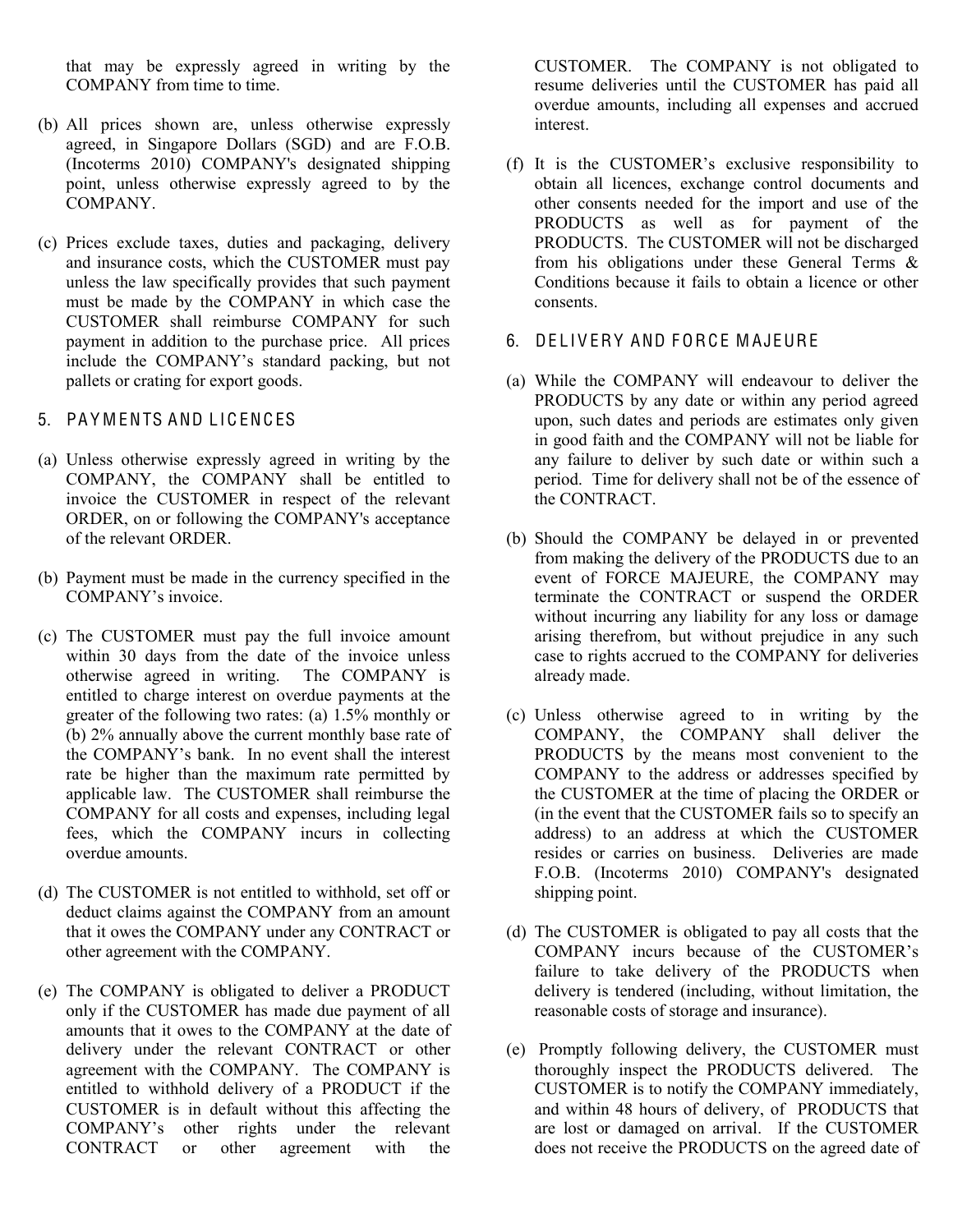delivery, it is to notify the COMPANY within 48 hours of the agreed date of delivery. The COMPANY disclaims all liability, and the CUSTOMER waives its rights of recovery, in relation to PRODUCTS that are lost or damaged on arrival unless the information provided by the CUSTOMER is sufficient to allow the COMPANY to make a valid claim against the carrier of the PRODUCTS that are lost or damaged.

- 7. PASSING OF RISK AND TITLE. CANCELLATION AND RETURNS
- (a) The COMPANY's liability for the PRODUCTS passes from the COMPANY to the CUSTOMER in accordance with the provision of F.O.B. (Incoterms 2010).
- (b) The COMPANY remains the owner of the PRODUCTS until it receives full payment for all PRODUCTS and all other sums which are due from the CUSTOMER under any other agreement with the COMPANY, whether or not the PRODUCTS are delivered to the CUSTOMER. Until title to the PRODUCTS passes to the CUSTOMER: (i) the CUSTOMER shall store the PRODUCTS separately from all other products of the CUSTOMER or any third party in such a way that they remain identifiable as property belonging to the COMPANY; (ii) the CUSTOMER shall maintain the PRODUCTS in satisfactory condition and keep them insured on behalf of the COMPANY for their full price against all risks to the reasonable satisfaction of the COMPANY; and (iii) the COMPANY is entitled to recover, sell or otherwise deal with and/or dispose of the PRODUCTS or any part of the PRODUCTS.
- (c) ORDERS once placed by the CUSTOMER and accepted by the COMPANY can be cancelled only with the COMPANY's written consent and upon terms which will indemnify the COMPANY against all loss and expense. No PRODUCTS may be returned for credit or adjustment without written permission from the COMPANY's officer authorized to issue such permission.
- (d) All sales are final. If the parties expressly agree in writing that the COMPANY will credit the CUSTOMER for returned PRODUCTS, the CUSTOMER must return the PRODUCTS promptly, carriage-paid, and in the COMPANY's opinion in good condition to receive the credit.
- (e) In addition to exercising its rights at common law or under statute, the COMPANY is entitled to terminate any CONTRACT by written notice to the CUSTOMER if the CUSTOMER is in material breach of any of its

obligations under the CONTRACT or other agreement with the COMPANY or if the CUSTOMER: (i) becomes insolvent; (ii) fails to meet its liabilities when they fall due; (iii) seeks any arrangement or composition with its creditors; (iv) has all or part of its property or assets subject to receivership; (v) presents or has filed against it a petition for its bankruptcy, liquidation, winding-up or administration; or (vi) ceases, or threatens to cease, to carry on business.

- 8. INTELLECTUAL PROPERTY. PERSONAL DATA PROTECTION, AND CONFIDENTIAL **INFORMATION**
- (a) The CUSTOMER acknowledges that, subject to Clauses 9 and 10, any and all intellectual property rights used or embodied in or in connection with the PRODUCTS and any parts thereof are and shall remain the property of the COMPANY or of such other party as may be identified therein or thereon.
- (b) The Customer confirms and agrees that it shall comply at all times with the COMPANY's written instructions and the requirements of the Personal Data Protection Act 2012 and all other applicable laws and regulations relating to the protection of personal data ("Data Protection Requirements") and shall perform its obligations under the Data Protection Requirements in such a way as to ensure that neither the COMPANY nor any of the COMPANY's related companies shall be in breach of any of their respective obligations under the Data Protection Requirements. Notwithstanding Clause 9, the Customer confirms and agrees that it shall fully defend, indemnify, and hold the COMPANY and the COMPANY's related companies harmless from and against any costs, claims, demands or liabilities of whatsoever nature arising directly or indirectly out of a breach of the CUSTOMER's obligations hereunder.
- (c) The CUSTOMER agrees that, except as required by law or to give effect to any term of the CONTRACT or other agreement with the COMPANY or to obtain professional advice, the CUSTOMER shall keep entirely secret and confidential the terms of the CONTRACTS and any other agreement with the COMPANY, and all other information of a secret, confidential or proprietary nature concerning the business or affairs of the COMPANY or the COMPANY's related companies which is not otherwise in the public domain and which may come into the knowledge or possession as a result of communications between the parties or performance of a CONTRACT or any other agreement with the COMPANY.
- 9. WARRANTY AND LIMITATIONS OF LIABILITY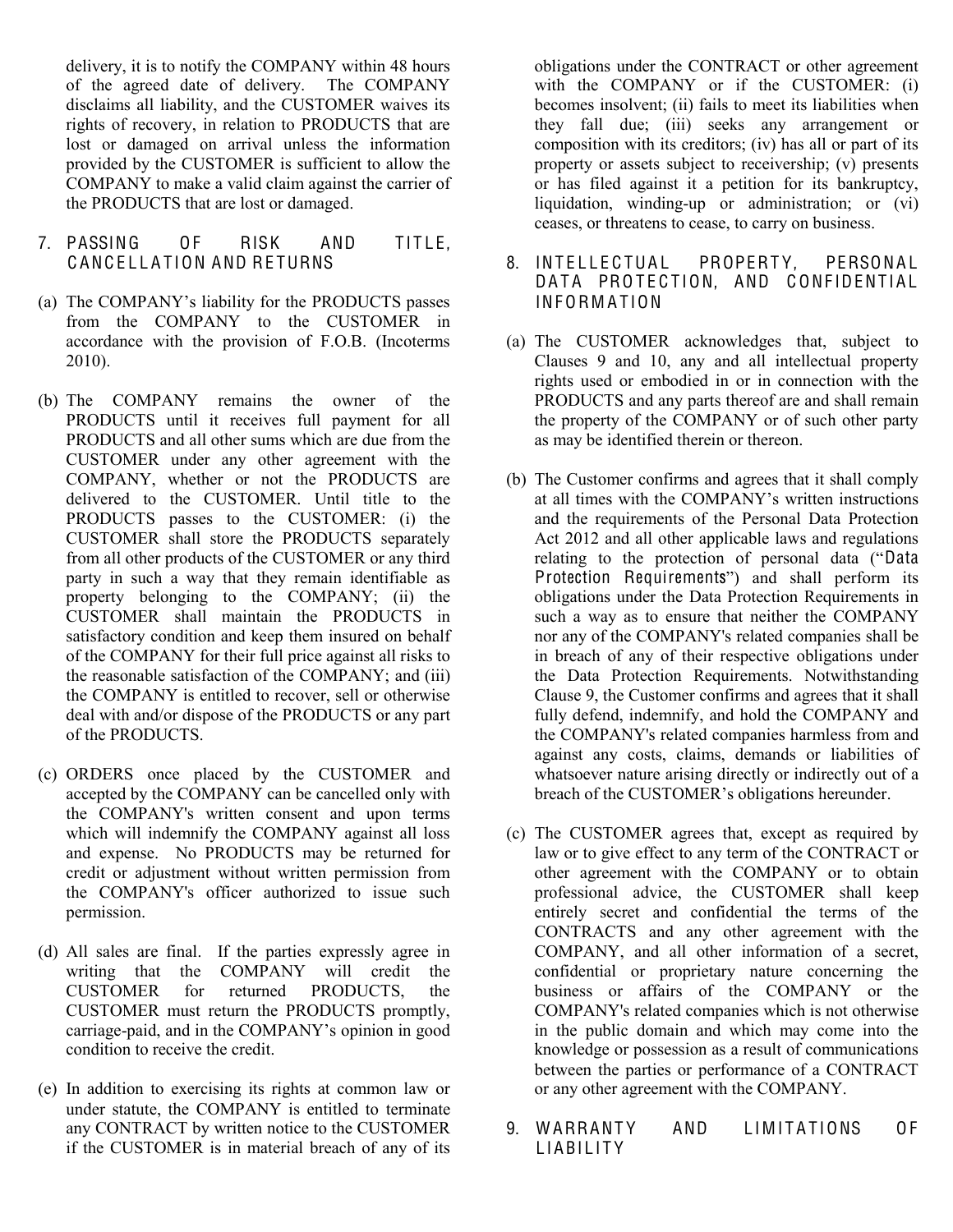- (a) The COMPANY shall, to the extent it is legally able to do so, pass through to the CUSTOMER, such warranties and other contractual assurances as the COMPANY itself receives from the relevant manufacturer and/or supplier of each PRODUCT ("Supplier Terms"), details of which shall be provided upon request. If the CUSTOMER has reason to believe that any PRODUCT is defective, it shall promptly notify the COMPANY in writing and the COMPANY shall, as the CUSTOMER's exclusive remedy and, subject to clause 9(f), the COMPANY's sole liability, use all reasonable endeavours to obtain an appropriate remedy for the CUSTOMER (including, without limitation, a repair or replacement of such PRODUCT) from the applicable manufacturer or supplier, in accordance with the relevant Supplier Terms.
- (b) Subject to clause 9(f), the COMPANY shall not be liable whether in contract, tort (including negligence), misrepresentation, breach of statutory duty, or otherwise for any loss, expense or liability incurred or sustained as a result of any: (i) use of any PRODUCT except for its normal intended purpose; (ii) defect arising in any PRODUCT as a result of the COMPANY following any drawing, design or specification supplied by or on behalf of the CUSTOMER; (iii) adaptation, modification, repair of any PRODUCT, or integration or combination with any other product not supplied by the COMPANY, in each case carried out by anyone other than the COMPANY or without the COMPANY's express written consent; and/or (iv) defect arising in any PRODUCT as a result of fair wear and tear, or misuse, wilful damage, negligence on the part of anyone other than the COMPANY or abnormal storage or working conditions.
- (c) Except as expressly set out in these General Terms & Conditions and subject only to clause 9(f), no implied conditions, warranties or other terms, including any implied terms relating to satisfactory quality or fitness for any purpose, will apply to the PRODUCTS or to anything supplied or provided by the COMPANY under any CONTRACT or these General Terms & Conditions.
- (d) Subject to clauses 9(e) and (f), the COMPANY's total liability to the CUSTOMER arising under or in connection with each CONTRACT, whether in contract, tort (including negligence), misrepresentation, breach of statutory duty, under any indemnity or otherwise, shall be limited, in aggregate for all claims arising, to all amounts payable by the CUSTOMER under such CONTRACT.
- (e) Subject to clause 9(f), the COMPANY shall not be

liable to the CUSTOMER, whether in contract, tort (including negligence), misrepresentation, breach of statutory duty or otherwise, for any loss of profit or revenues, loss of time or loss of use, cost of capital, diminution of goodwill, or indirect or consequential loss arising under or in connection with any CONTRACT.

- (f) Nothing in these General Terms & Conditions shall limit or exclude the COMPANY's liability for: (i) death or personal injury caused by its negligence, or the negligence of any of its employees, agents or contractors; (ii) fraud or fraudulent misrepresentation; (iii) breach of the terms implied by section 12 of the Sale of Goods Act (Chapter 393); or (iv) any matter in respect of which it would be unlawful for the COMPANY to limit or exclude liability.
- (g) Any exclusions or limitations of liability in these General Terms & Conditions in favour of the COMPANY are agreed to be extended for the benefit of all companies and/or individuals within the COMPANY's related companies each of whom may enforce these General Terms & Conditions in accordance with the provisions of the Contracts (Rights of Third Parties) Act (Chapter 53B). Except to the extent set out in this clause, a person who is not a party to this Agreement has no right under the Contracts (Rights of Third Parties) Act (Chapter 53B) to enforce any term of, or enjoy any benefit, under this Agreement . No third party's consent shall be required to rescind or vary any CONTRACT.
- 10. SPECIFICATION. INSTRUCTIONS AND/OR DESIGN

If PRODUCTS are manufactured or modified to a specification, instruction or design supplied by the CUSTOMER or any third party on behalf of the CUSTOMER, then:

- (a) the suitability and accuracy of that specification, instruction and/or design will be the CUSTOMER's responsibility;
- (b) the CUSTOMER will indemnify the COMPANY against any infringement or alleged infringement of any third party's intellectual property rights including but not limited to patent, design right, registered design, trade mark, trade name or copyright, and any loss, damage or expense which the COMPANY may incur by reason of any such infringement or alleged infringement in any country; and
- (c) the CUSTOMER will indemnify the COMPANY against any loss, damage or expense in respect of any